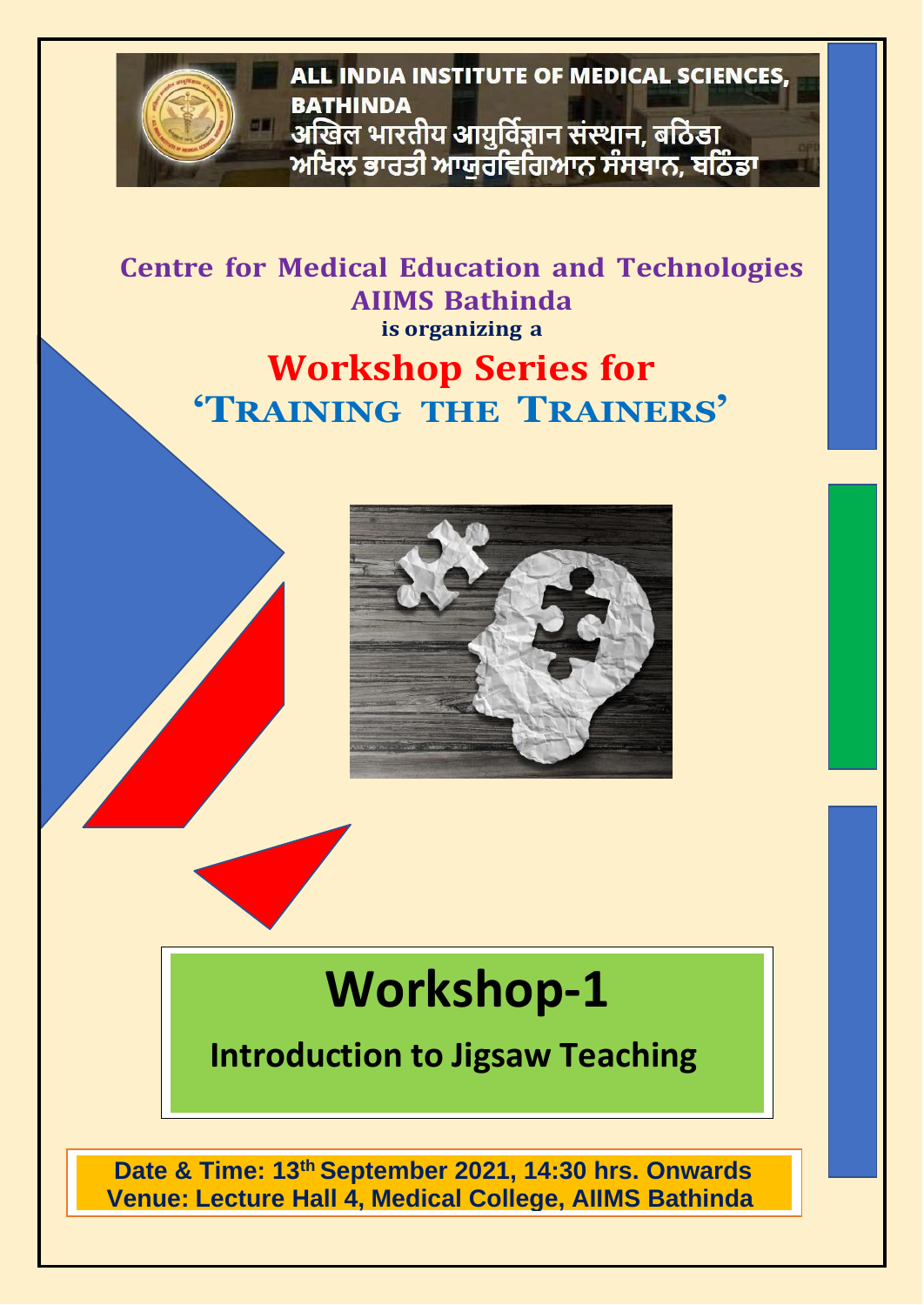ALL INDIA INSTITUTE OF MEDICAL SCIENCES. **BATHINDA** अखिल भारतीय आयुर्विज्ञान संस्थान, बठिंडा ਅਖਿਲ ਭਾਰਤੀ ਆਯੁਰਵਿਗਿਆਨ ਸੰਸਥਾਨ, ਬਠਿੰਡਾ

**Workshop-1 Introduction to Jigsaw Teaching**



Patron **Dr. D.K. Singh Director, AIIMS, Bathinda**





**RESOURCE FACULTY**



**Dr. Navita Aggarwal Dr. Dr. Niket Verma** 



**Date : 13th September 2021, 14:30 hrs. Onwards Venue: Lecture Hall 4, Medical College, AIIMS, Bathinda**